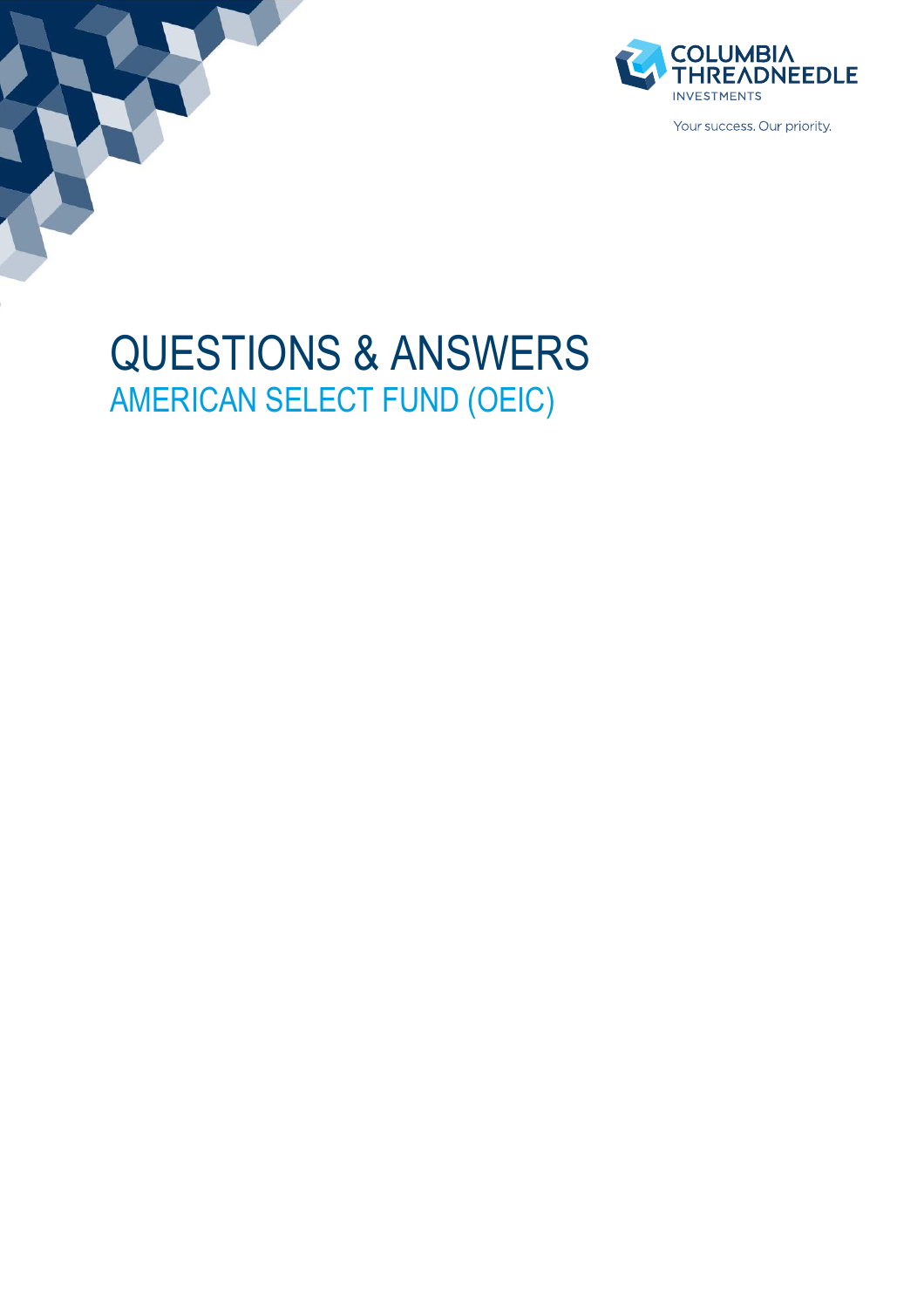# **1. What changes are you making?**

We are making changes to the investment objective and policy of the Fund.

The Fund's current stated investment policy is to invest entirely in companies that are domiciled in North America, or which have significant North American operations.

We are changing this policy description to more accurately represent how the Fund invests in practice. New wording will make clear that at least 75% of the Fund will be invested in companies based specifically in the United States (US), or with significant US business operations. At the same time, the management team will be able to invest up to 25% of the Fund in companies outside the US.

#### **2. What is the change to the investment objective and policy?**

| <b>Current investment objective and policy</b>                                                                                                                                                                                                                                                                                                                                                                                                                                                                                                                                                                                                           | Proposed investment objective and policy                                                                                                                                                                                                                                                                                                                                                                                                                                                                                                                                                                                                                                                                                                                      |
|----------------------------------------------------------------------------------------------------------------------------------------------------------------------------------------------------------------------------------------------------------------------------------------------------------------------------------------------------------------------------------------------------------------------------------------------------------------------------------------------------------------------------------------------------------------------------------------------------------------------------------------------------------|---------------------------------------------------------------------------------------------------------------------------------------------------------------------------------------------------------------------------------------------------------------------------------------------------------------------------------------------------------------------------------------------------------------------------------------------------------------------------------------------------------------------------------------------------------------------------------------------------------------------------------------------------------------------------------------------------------------------------------------------------------------|
| The Fund aims to achieve above average capital<br>growth.<br>The ACD's investment policy is to invest the assets<br>of the Fund in companies domiciled in North<br>America or which have significant North American<br>operations. These include smaller and emerging<br>growth companies, those<br>with potential for merger or takeover, those with<br>new management recovery situations and<br>exploration companies. There will be no particular<br>specialisation. The select investment approach<br>means that the ACD has the flexibility to take<br>significant stock and sector positions which may<br>lead to increased levels of volatility. | The Fund aims to achieve above average capital<br>growth over the long term. It currently looks to<br>outperform the S&P 500 Index after charges, when<br>measured over rolling 3-year periods.<br>The Fund is actively managed, and invests at least<br>75% of its assets in a concentrated portfolio of<br>shares of companies domiciled in the United States<br>of America (US), or which have significant US<br>business operations.<br>The Fund will select companies in which the fund<br>manager has a high conviction that the current<br>share price does not reflect the prospects for that<br>business. These companies may be chosen from<br>within any industry or economic sector, with<br>significant sector and share weightings taken at the |
|                                                                                                                                                                                                                                                                                                                                                                                                                                                                                                                                                                                                                                                          | discretion of the fund manager. There is no<br>restriction on company size, however, investment<br>will tend to focus on larger companies, such as<br>those included in the S&P 500.                                                                                                                                                                                                                                                                                                                                                                                                                                                                                                                                                                          |
|                                                                                                                                                                                                                                                                                                                                                                                                                                                                                                                                                                                                                                                          | The S&P 500 Index is a US stock market index, the<br>constituents of which represent around 500 of the<br>largest companies listed on the New York Stock<br>Exchange or NASDAQ. It provides a helpful<br>benchmark against which Fund performance can<br>be evaluated over time.                                                                                                                                                                                                                                                                                                                                                                                                                                                                              |
|                                                                                                                                                                                                                                                                                                                                                                                                                                                                                                                                                                                                                                                          | The Fund will typically invest in fewer than 60<br>companies, including the shares of some<br>companies not within the Index. On occasion, the<br>Fund may invest in other securities (including fixed<br>interest securities), when deemed appropriate.                                                                                                                                                                                                                                                                                                                                                                                                                                                                                                      |
|                                                                                                                                                                                                                                                                                                                                                                                                                                                                                                                                                                                                                                                          | The Fund may also hold money market<br>instruments, both directly and indirectly (through<br>other collective investment schemes), deposits,<br>cash and near cash.<br>The Fund is not permitted to invest in derivatives<br>for investment purposes, but derivatives may be<br>used with the aim of reducing risk or managing the<br>Fund more efficiently.                                                                                                                                                                                                                                                                                                                                                                                                  |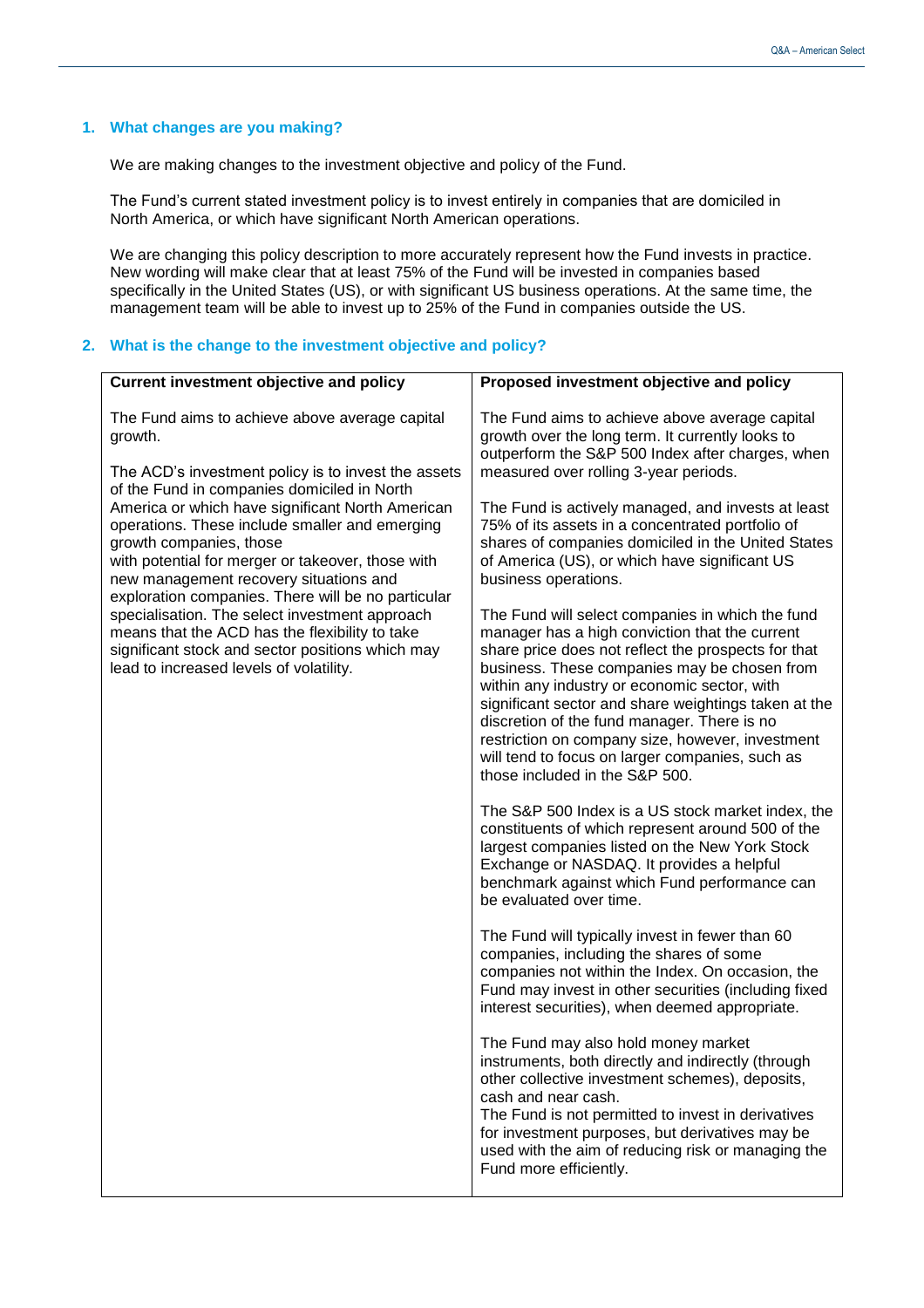#### **3. Why are you making the changes?**

The amended policy better reflects the fund manager's focus on the US market and the Fund's benchmark S&P 500. It will also give the fund manager the flexibility to invest in companies outside the United States of America or that don't have significant operations in the US. It also means that the Fund will be able to hold fixed-interest securities and money market instruments such as deposits, cash, and near cash (a type of asset that can be converted into cash quickly).

We are taking this opportunity to rewrite the Fund's investment objective and policy in clearer language, to make it easier to understand how the Fund is managed. This is a process we are undertaking for all the funds in our fund range.

The changes will not alter the way the Fund is currently managed. They will not result in any significant changes to the overall level of risk associated with the Fund.

#### **4. Why is the new policy much longer?**

The FCA's<sup>1</sup> market study guidance requires that funds provide more detail on what they do and how they are managed. To provide this level of information, we have had to increase the length of the policy.

### **5. When are the changes taking place?**

The changes are taking place on 15 April 2019.

#### **6. Will there be a change to how the Fund is managed?**

There will be no change to how the Fund is managed as a result of these changes.

#### **7. Will it change the risk profile of the Fund?**

There will be no change to the risk profile of the Fund as a result of these changes.

#### **8. Will there be a change to the Fund's management fees?**

There will be no change to the fees you pay as a result of these changes.

#### **9. What can I do if I disagree with the changes?**

If you disagree with the changes, you can redeem your shares or you can switch your investment, free of charge, into another Threadneedle fund.

Should you decide to redeem or switch your shares, it may be treated as a disposal for capital gains tax purposes. Please be aware that if you choose to redeem your holdings and your shares are held in an ISA, then your investment will lose its ISA status.

Details of our full range of funds are set out in the prospectuses which are available at columbiathreadneedle.com.

# **10. Where can I find out more?**

Further information, including a Questions & Answers booklet, is available on our website at columbiathreadneedle.com/changes. If you are unclear about any of the details relating to the changes to the investment policy, or have any further questions, please contact us. For UK investors please call us on 0800 953 0134\* and for investors outside the UK, please call +352 46 40 10 7020. Our team is available from 8:00am to 6:00pm, Monday to Friday.

\*calls may be recorded

<sup>1</sup> FCA stands for Financial Conduct Authority.